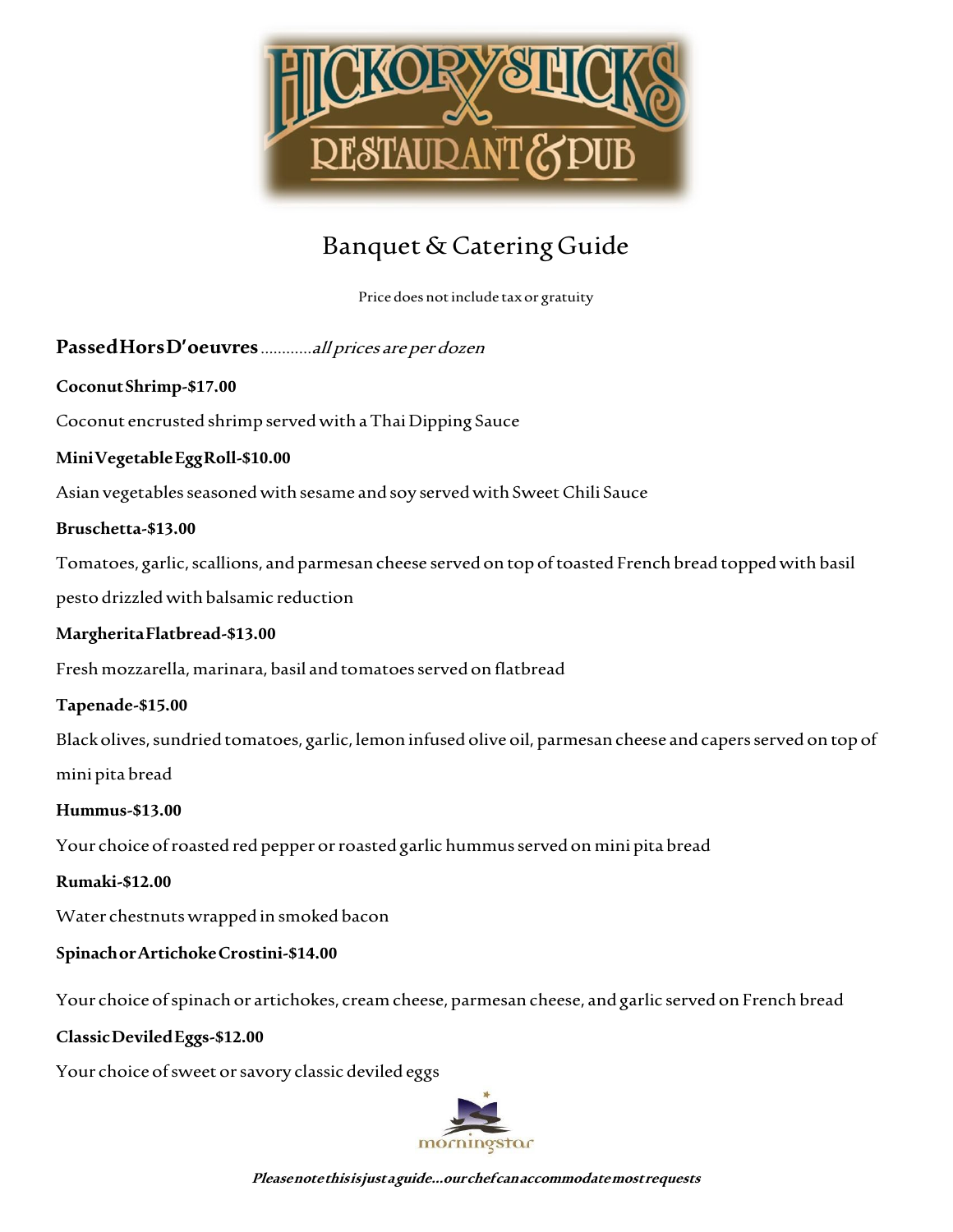

Price does not include tax or gratuity

## **Stuffed MushroomCaps-\$14.00**

Button mushrooms stuffed with Goat cheese and herbs topped with Italian-style bread crumbs, drizzled with

a balsamic reduction

**Passed Hors D'oeuvres**(continued)…………all prices are per dozen

## **BBQ Pork or Beef Sliders-\$14.00**

Your choice of barbequed pulled pork or certified Angus beef patties with cheese

## **Meatballs-\$12.00**

Your choice of BBQ or Swedish style meatballs

## **Boneless Wings-\$13.00**

Boneless chicken wings served with your choice of buffalo, BBQ, honey mustard, Caribbean jerk, sweet &

spicy Asian, or plain

## **Little Porkies-\$14.00**

Mini hot dogs in mini buns served with ketchup and mustard

## **Meat & Cheese Pinwheels-\$13.00**

Your choice of ham, turkey, or roast beef with your choice of provolone or cheddar cheese wrapped in your

choice of spinach or sun-dried tomato tortilla wrap

## **Shrimp Cocktail-\$17.00**(can be placed too)

Large/Jumbo shrimp on ice served with lemon and cocktail sauce

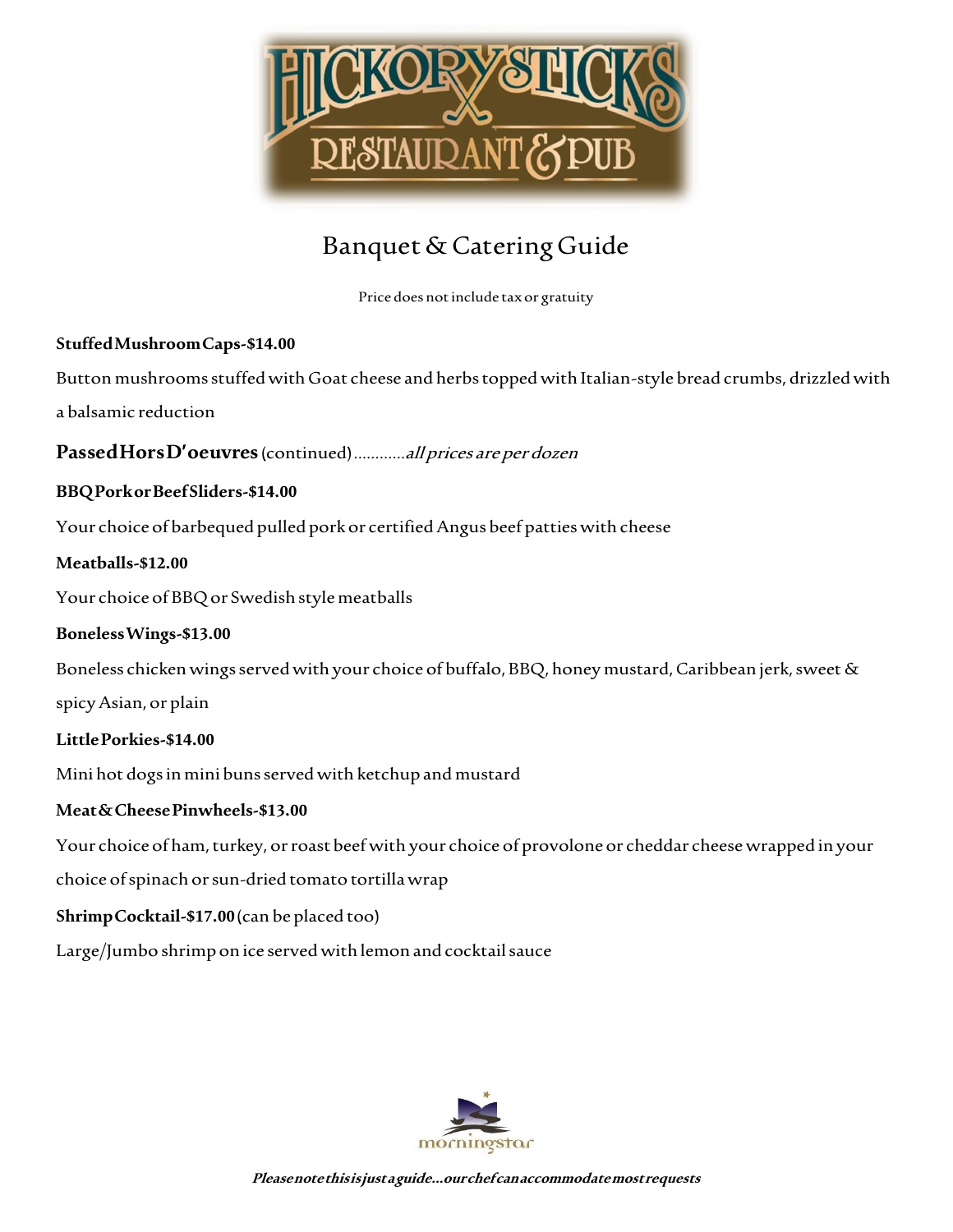

Price does not include tax or gratuity

# **PlacedHors D'oeuvres**…………all prices are per person

## **Crudités-\$ 2.50**

Carrots, celery, broccoli, cauliflower, cherry tomatoes, radishes and scallions, served with your choice of ranch or blue cheese dressing

## **Fresh Fruit Tray-\$3.00**

Strawberries, cantaloupe, honeydew, and pineapple skewers served with your choice of strawberry, maple, or vanilla Greek yogurt dipping sauce

## **Domestic Cheese and Sausage Tray-\$4.50**

Cheddar, pepper jack, Swiss, and provolone cheeses with salami and summer sausage served with honey

mustard dipping sauce and butter crackers

# **Artisanal Cheese & Charcuterie-\$8.00**

Aged cheddar, herb goat cheese, smoked provolone, and brie cheeses served with prosciutto di Parma, genoa salami, and mortadella served with a variety of crackers and breadsticks

## **Chips & Salsa-\$2.50**

Your choice of mild, medium or hot salsa served with corn tortilla chips

## **Chips & Guacamole-\$3.00**

A blend of avocados, onions, tomatoes and spices served with corn tortilla chips

## **Meat & Cheese Pinwheels-\$3.00**

Your choice of ham, turkey, or roast beef with your choice of provolone or cheddar cheese wrapped in your choice of spinach or sun-dried tomato tortilla wrap

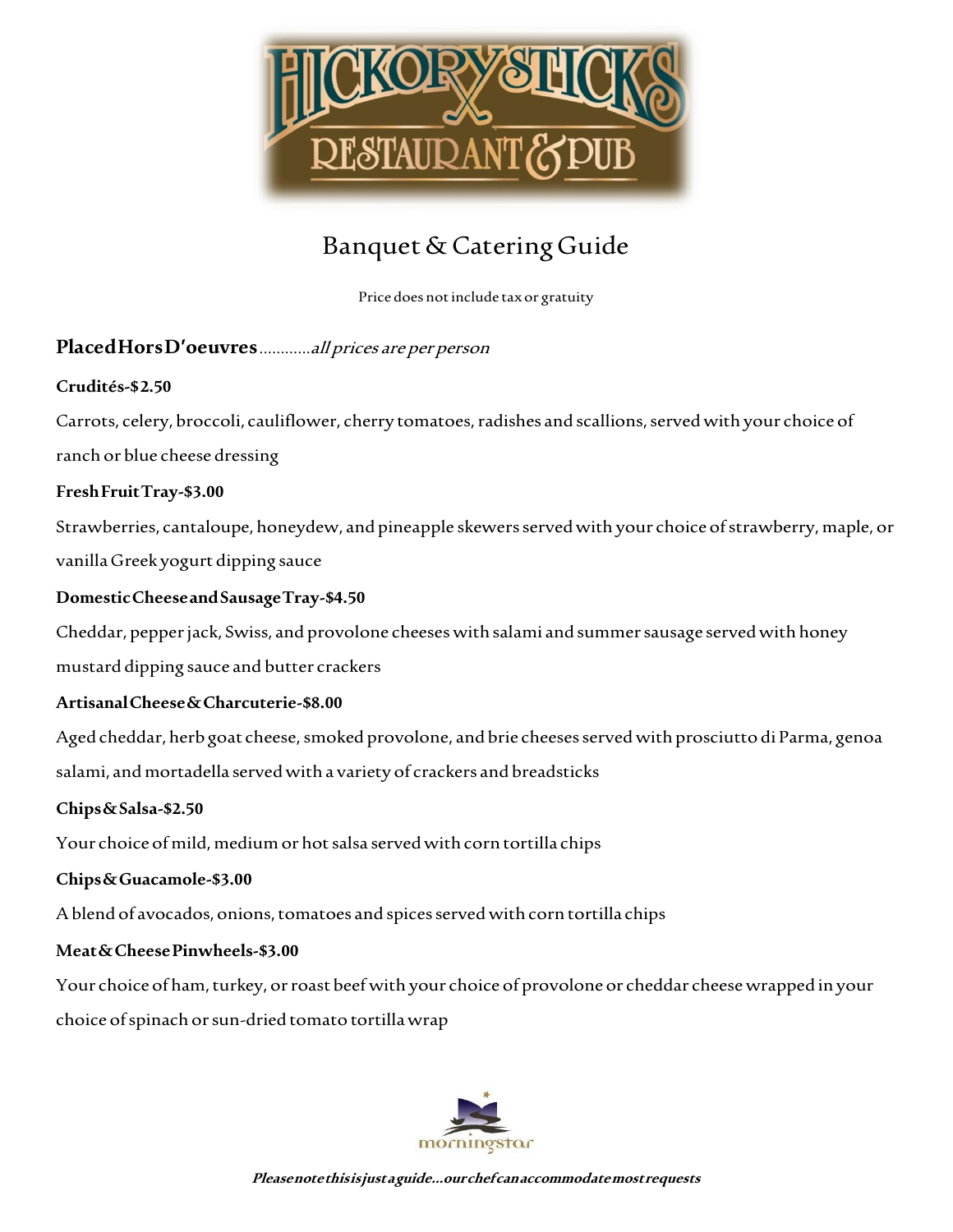

Price does not include tax or gratuity

**Plated Entrees**…………\$30-\$45 per plate, includes 1 st course dinner salad w/roll, your choice of baked, cheesy mashed with bacon & cheddar cheese potato, and choice of vegetable (most entrees can be served buffet style

at additional cost)**Ask your Events Coordinator about vegetarian & gluten-free options** 

# **Meat Offerings**

# **Rack of BBQ Ribs**

Tender grilled pork ribs glazed with your choice of sweet or spicy BBQ sauce

# **Beef Tenderloin**

Tender filet with horseradish chive sauce

# **Madeira Tenderloin**

An 8oz filet topped with mushrooms and a Madeira wine reduction

# **Chicken Marsala**

Lightly breaded chicken breast topped with mushrooms and a Madeira wine reduction

## **Chicken Parmesan**

Lightly breaded chicken breast topped with mozzarella cheese and marinara sauce

# **Grilled Lemon Pepper Chicken**

Juicy chicken breast served with a lemon & pepper sauce

# **Parmesan Crusted Tilapia**

Parmesan cheese and herb crusted filet

## **Cod**

Your choice of our Spotted Cow, hand-battered cod or our lemon & herb oven-baked cod filet

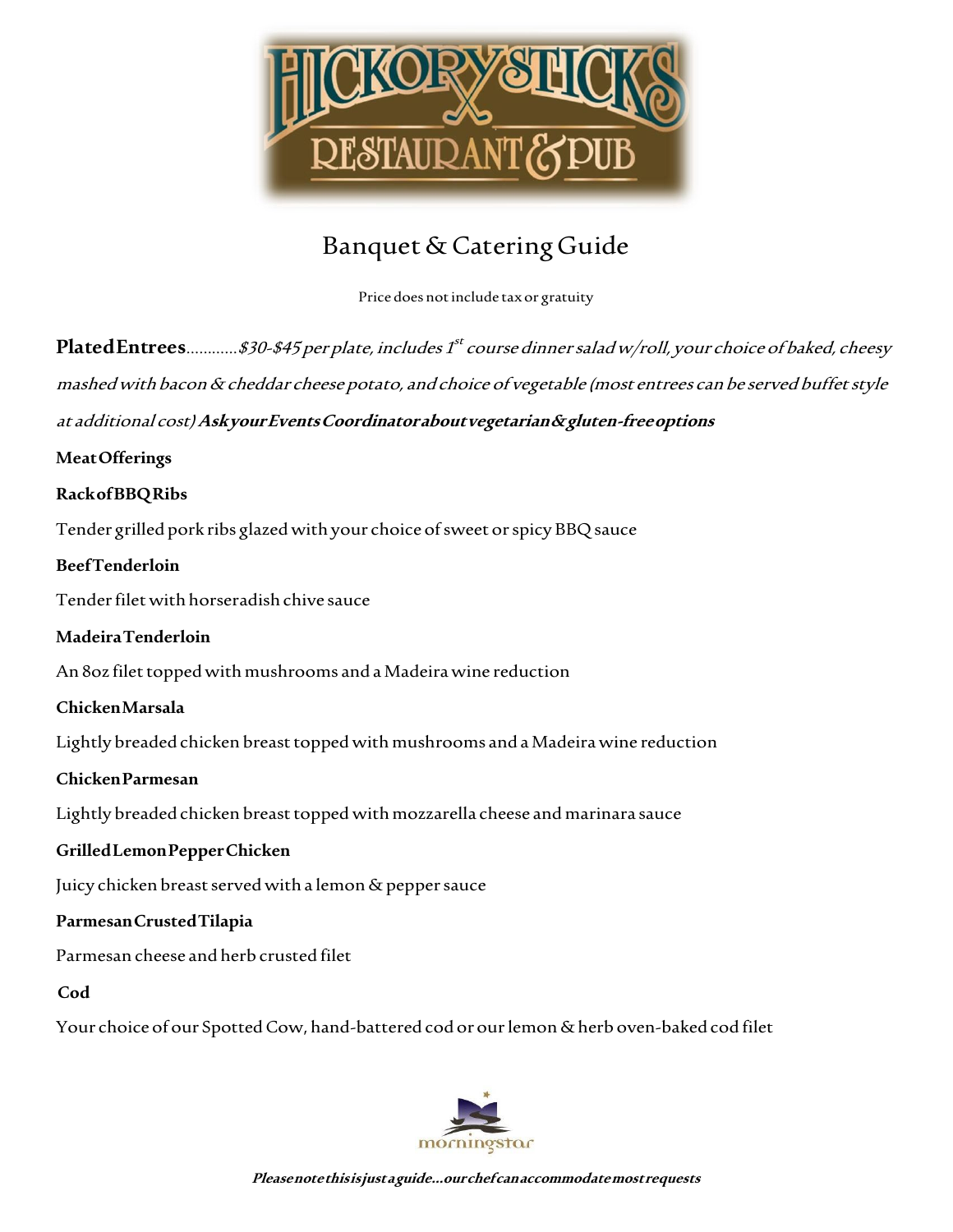

Price does not include tax or gratuity

# **Coconut Crusted Mahi**

Pan-seared, coconut crusted Mahi filet topped with a sweet pineapple reduction

**Plated Entrees**…………\$20-\$25 per plate, includes 1 st course dinner salad, garlic & parmesan breadstick and

your choice of vegetable (most entrees can be served buffet style at additional cost)**Ask your Events** 

# **Coordinator about vegetarian & gluten-free options**

# **Pasta Offerings**

# **Spaghetti & Meatballs**

Italian style meatballs cooked in marinara served on a bed of spaghetti topped with fresh basil

# **Baked Mostaccioli**

Mostaccioli tossed in marinara sauce topped with mozzarella cheese baked until golden brown topped with

fresh parsley

# **Shrimp Linguine**

Sautéed shrimp and linguine tossed in a garlic cream sauce topped with fresh parsley

# **Cajun Pasta**

Cajun style chicken breast with sausage, peppers, onions, and linguine tossed in a spicy cream sauce

# **3-Meat Lasagna**

A blend of beef, pork, and Italian sausage with parmesan and mozzarella cheeses layered with lasagna noodles

# **Swedish Meatballs**

Swedish style meatballs served on top of buttered egg noodles topped with a creamy mushroom sauce